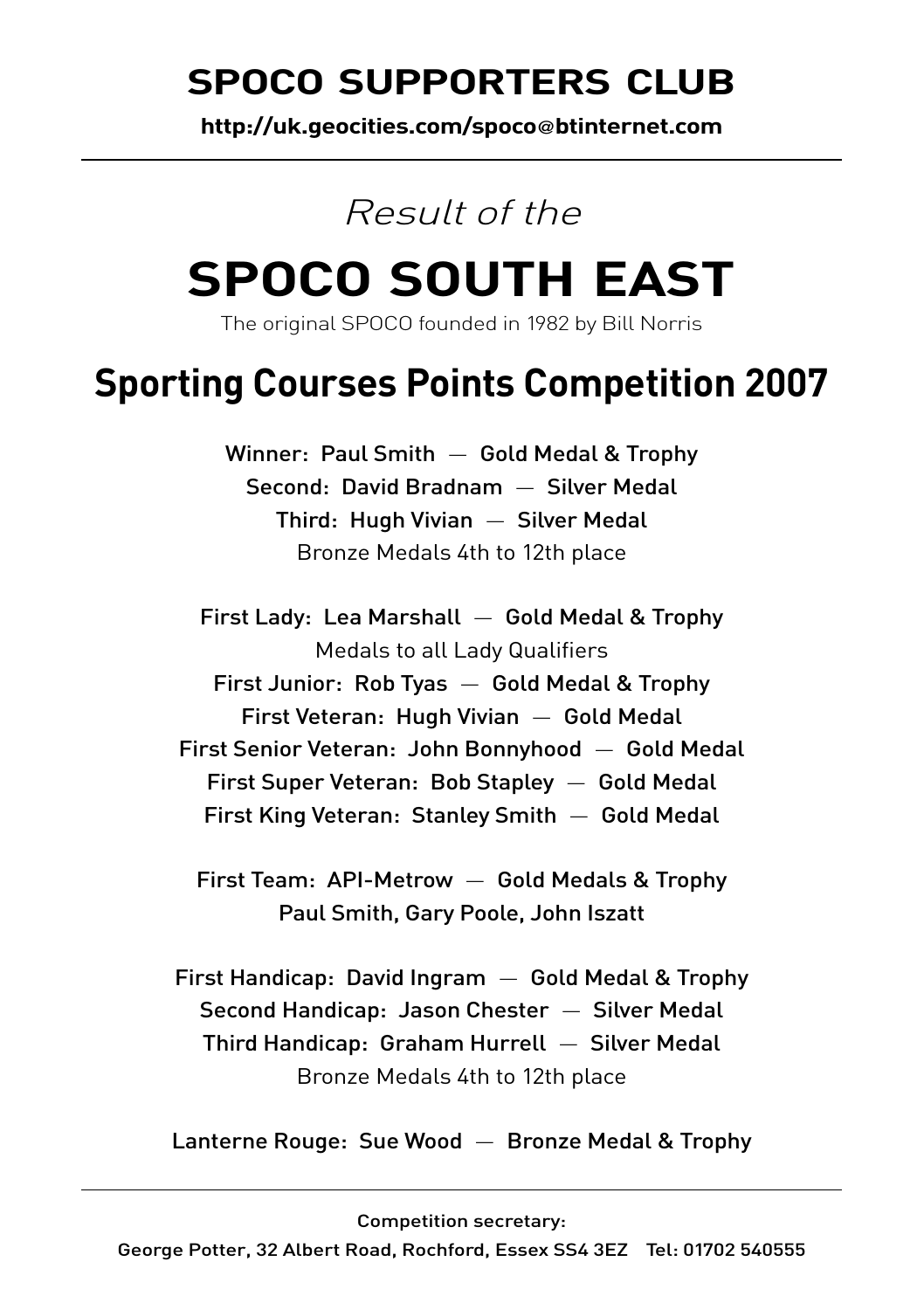#### SPOCO SE – Sporting Courses Competition 2007

| Pos.           | Name                           | Club                        | Cat     | H'cap      | Gp 1     |          | Gp 2 |           | Gp 3     |          | <b>Total</b> |
|----------------|--------------------------------|-----------------------------|---------|------------|----------|----------|------|-----------|----------|----------|--------------|
| 1              | Paul Smith                     | <b>API-Metrow</b>           | Sen     | 2          | 116      | 120      | 120  | 120       | 120      | 120      | 716          |
| $\overline{2}$ | David Bradnam                  | Team JD Cycles              | Sen     | 21         | 119      | 118      | 119  | 119       | 117      | 120      | 712          |
| 3              | Hugh Vivian                    | Finsbury Park CC            | Vet     | 10         | 120      | 118      | 117  | 118       | 119      | 116      | 708          |
| 4              | Gary Poole                     | <b>API-Metrow</b>           | Vet     |            | 117      | 117      | 120  | 119       | 116      | 118      | 707          |
| 5              | Jason Chester                  | Team JD Cycles              | Vet     | 69         | 116      | 115      | 113  | 119       | 119      | 118      | 700          |
| 6              | David Kendall                  | Finsbury Park CC            | Sen     | 6          | 116      | 117      | 116  | 114       | 117      | 118      | 698          |
| 7              | Colin Wilgress                 | Essex Roads CC              | Sen     | 40         | 115      | 116      | 116  | 117       | 115      | 115      | 694          |
| 8              | Ewan Hendon                    | PCA Ciclos Uno              | Sen     | 28         | 114      | 115      | 119  | 117       | 114      | 114      | 693          |
| 9              | Graham Hurrell                 | <b>Basildon CC</b>          | Vet     | 84         | 114      | 112      | 113  | 114       | 114      | 115      | 682          |
| $=10$          | David Bryant                   | Southend Wheelers           | Sen     | 37         | 117      | 111      | 118  | 114       | 109      | 102      | 671          |
| =10            | Steve Freeman                  | Chelmer CC                  | Vet     | 19         | 108      | 112      | 111  | 113       | 117      | 110      | 671          |
| 12             | John Iszatt                    | <b>API-Metrow</b>           | Vet     | 22         | 115      | 113      | 115  | 113       | 103      | 110      | 669          |
| 13             | John Bonnyhood                 | Victoria CC                 | SenVet  | 86         | 110      | 112      | 114  | 116       | 104      | 109      | 665          |
| $=14$          | Jonathan Hemming Addiscombe CC |                             | Sen     | 52         | 106      | 112      | 113  | 108       | 114      | 106      | 659          |
| $=14$          | Gary Wood                      | Southend Wheelers           | Sen     |            | 109      | 109      | 110  | 113       | 109      | 109      | 659          |
| 16             | <b>Neal Marrin</b>             | Finsbury Park CC            | Sen     | 48         | 111      | 111      | 112  | 112       | 109      | 102      | 657          |
| 17             | Duncan Fisher                  | Essex Roads CC              | Sen     |            | 112      | 103      | 108  | 110       | 103      | 116      | 652          |
| 18             | Ken Baker                      | <b>Colchester Rovers CC</b> | SenVet  | 54         | 113      | 103      | 107  | 114       | 107      | 107      | 651          |
| 19             | David Ingram                   | Whitewebbs CC               | Vet     | 143        | 113      | 103      | 105  | 109       | 106      | 112      | 648          |
| 20             | Gary Barton                    | Chelmer CC                  | SenVet  | 111        | 104      | 106      | 108  | 109       | 115      | 104      | 646          |
| 21             | Dan Todman                     | Eagle Road Club             | Sen     | 100        | 109      | 108      | 115  | 107       | 93       | 105      | 637          |
| 22             | Nicholas Hay                   | Verulam CC                  | Vet     |            | 94       | 110      | 110  | 113       | 105      | 103      | 635          |
| $= 23$         | Peter Barton                   | Chelmer <sub>CC</sub>       | Vet     |            | 99       | 108      | 106  | 110       | 100      | 108      | 631          |
| $= 23$         | Stephen McDonald               | Maldon & District CC        | Vet     | 64         | 103      | 98       | 106  | 110       | 111      | 103      | 631          |
| 25             | <b>Bob Stapley</b>             | Epsom CC                    | SupVet  | 125        | 98       | 109      | 107  | 108       | 94       | 113      | 629          |
| 26             | <b>Barry Page</b>              | Hertfordshire Wh            | Vet     | 109        | 105      | 105      | 101  | 101       | 81       | 112      | 605          |
| 27             | <b>Adrian Manley</b>           | <b>Colchester Rovers CC</b> | Vet     |            | 106      | 100      | 104  | 106       | 70       | 107      | 593          |
| $= 28$         | Lea Marshall                   | Essex Roads CC              | Lady    | 143        | 95       | 98       | 111  | 98        | 79       | 93       | 574          |
| $= 28$         | <b>Chris Tomkins</b>           | Hainault RC                 | SenVet  |            | 75       | 103      | 93   | 95        | 109      | 99       | 574          |
| 30             | Robin Johnson                  | <b>Brighton Mitre CC</b>    | SenVet  | 158        | 95       | 98       | 100  | 102       | 92       | 85       | 572          |
| 31             | <b>Brendan Fahy</b>            | Z-TRI (Epsom)               | Vet     |            | 84       | 97       | 109  | 83        | 81       | 112      | 566          |
| 32             | Andrew Sheridan                | Team JD Cycles              | Vet     | 152        | 80       | 97       | 100  | 101       | 81       | 103      | 562          |
| 33             | David Miesner                  | Shaftesbury CC              | SupVet  | 147        | 74       | 93       | 95   | 105       | 95       | 95       | 557          |
| 34             | Gwen Cook                      | Essex Roads CC              | Lady    |            | 92       | 99       | 94   | 88        | 85       | 98       | 556          |
| 35             | Kevin Darragh                  | <b>API-Metrow</b>           | Sen     | 104        | 83       | 99       | 102  | 102       | 75       | 92       | 553          |
| 36             | David Solomon                  | Whitewebs CC                | SenVet  | 93         | 86       | 91       | 75   | 103       | 72       | 103      | 530          |
| 37             | Arthur Knowler                 | Southend Wheelers           | Vet     | 149        | 102      | 81       | 86   | 104       | 66       | 87       | 526          |
| 38             | <b>Stanley Smith</b>           | Viking RC                   | KingVet | 164        | 90       | 86       | 101  | 87        | 72<br>91 | 84       | 520          |
| 39             | Colin Clarke                   | <b>Wolsey Road Club</b>     | Vet     | 178        | 54       | 75       | 98   | 100       |          | 81       | 499<br>497   |
| 40             | Jim Hornett                    | SPOCO SC                    | SenVet  | 255<br>183 | 70       | 86       | 98   | 89        | 70       | 84       | 463          |
| 41<br>42       | Chris Milne                    | East Essex Tri Club         | Vet     |            | 62<br>76 | 85<br>83 | 83   | 103<br>78 | 50<br>51 | 80<br>79 | 443          |
|                | Sue Wood                       | Southend Wheelers           | Lady    |            |          |          | 76   |           |          |          |              |

### SPOCO SE – Junior Competition 2007

| Name        | Club                 | Cat     |    | Gp 1 |     |     | Gp 2 |     | Total |
|-------------|----------------------|---------|----|------|-----|-----|------|-----|-------|
| Rob Tvas    | Maldon & District CC | Junior. | 88 | 85   | 100 | 106 | 81   | 110 | 570   |
| Jack Gibson | Maldon & District CC | Junior. | 78 | 89   |     | 95. | 104  |     | DNF   |
| Phil Hutson | Chelmer CC           | Junior  |    |      |     | 96  |      |     | DNF   |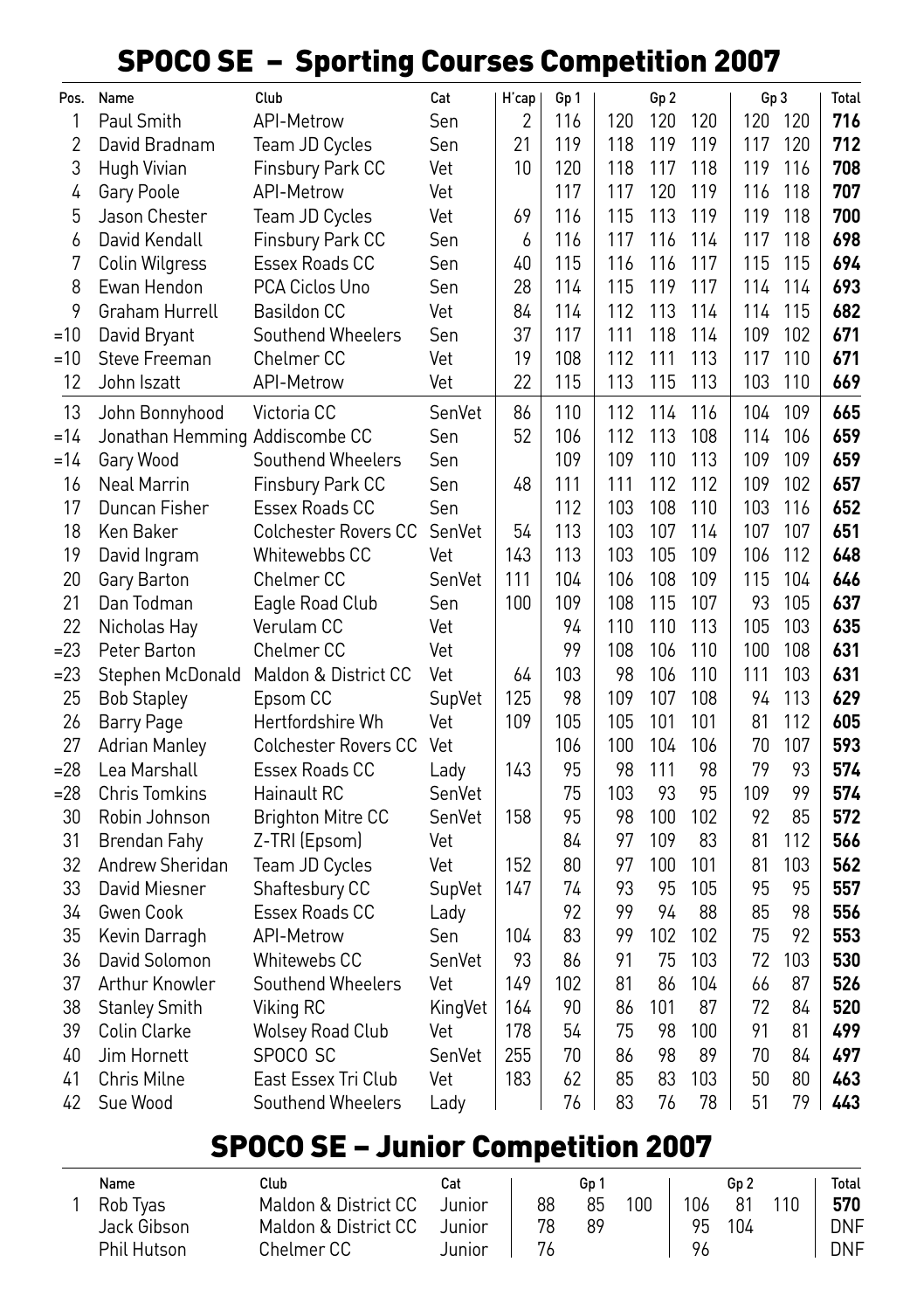#### SPOCO SE – non-qualifiers (In Club order)

| Name                            | Club                        | Cat     | H'cap          | Gp 1 |     | Gp <sub>2</sub> |     | Gp <sub>3</sub> |     |
|---------------------------------|-----------------------------|---------|----------------|------|-----|-----------------|-----|-----------------|-----|
| Colin Marshall                  | 34 Nomads CC                | SenVet  | 150            | 93   |     |                 |     |                 |     |
| <b>Bryn Tully</b><br>Anerley BC |                             | SupVet  |                | 71   | 102 | 101             | 100 | 73              |     |
| <b>Richard Tully</b>            | Anerley BC                  | Sen     |                | 105  | 115 | 103             |     | 98              |     |
| <b>Stuart Clark</b>             | <b>API-Metrow</b>           | Sen     |                | 101  | 113 | 102             | 118 | 111             |     |
| Jason Corner                    | API-Metrow                  | Sen     |                |      |     |                 |     |                 |     |
| Neil Dowie                      | <b>API-Metrow</b>           | Vet     |                | 111  | 117 |                 |     |                 |     |
| Glenn Taylor                    | <b>API-Metrow</b>           | Sen     | $\overline{2}$ |      | 119 |                 |     |                 |     |
| Dave Rudkin                     | Bishop's Stortford CC       | SupVet  |                |      |     |                 |     |                 |     |
| <b>Clem Robertson</b>           | Cambridge CC                | Sen     |                |      |     |                 |     |                 |     |
| Janet Howes                     | CC Islington                | SenLVet | 245            |      |     |                 |     |                 |     |
| Sue Gray                        | Chelmer CC                  | LadyVet | 93             | 106  | 89  | 104             |     | 100             |     |
| Graham Painter                  | Chelmer CC                  | Sen     | 126            |      | 92  |                 |     |                 |     |
| Ann Shuttleworth                | Chelmer CC                  | LadyVet | 187            | 77   | 84  | 91              | 87  |                 |     |
| <b>Mick Somers</b>              | Chelmer CC                  | SupVet  |                |      |     |                 |     |                 |     |
| <b>Antony Stapleton</b>         | Chelmer CC                  | Vet     | 44             | 119  | 120 | 119             |     | 119             |     |
| Paul Vaux                       | Chelmer CC                  | Sen     |                | 53   |     |                 |     | 48              |     |
| Julie Baker                     | <b>Colchester Rovers CC</b> | LadyVet | 262            | 94   | 95  | 98              | 97  | 71              |     |
| Nick Webber                     | <b>Colchester Rovers CC</b> | Vet     |                |      | 112 |                 |     | 99              | 111 |
| Stephen Hodges                  | Eagle Road Club             | Vet     | 181            | 78   | 68  | 75              |     |                 |     |
| Simon Constable                 | Essex Roads CC              | Sen     | 121            | 90   | 85  |                 |     |                 |     |
| Sean McDougall                  | Finsbury Park CC            | Sen     | 66             | 95   | 108 | 107             |     |                 |     |
| <b>Mark Steers</b>              | Hainault RC                 | Vet     |                | 107  | 100 | 99              | 86  | 77              |     |
| lan Browning                    | Heron Cycle Sport           | Vet     | 1              | 105  | 111 | 114             | 118 |                 |     |
| Dean Shannon                    | Heron Cycle Sport           | Sen     |                |      |     |                 |     |                 |     |
| Michael Wykes                   | Ipswich BC                  | Sen     |                |      |     |                 |     |                 |     |
| Ann Bath                        | Kingston Phoenix            | SenLVet | 191            | 56   | 97  |                 |     |                 |     |
| Mark Beattie                    | Maldon & District CC        | Sen     | 23             | 118  | 114 | 120             |     |                 |     |
| Neil Chapman                    | Maldon & District CC        | Sen     |                | 117  | 119 | 118             |     | 119             |     |
| <b>Stephen Saunders</b>         | Maldon & District CC        | Sen     | 52             | 111  | 116 | 117             |     | 110             |     |
| Paul Sexton                     | Maldon & District CC        | Vet     |                | 91   | 91  | 92              | 102 | 82              |     |
| <b>Brian Swallow</b>            | Maldon & District CC        | SupVet  | 177            | 69   | 81  | 95              | 73  | 105             |     |
| Dave Tyas                       | Maldon & District CC        | SenVet  | 158            | 70   | 89  |                 |     |                 |     |
| James Jackson                   | PCA Ciclos Uno              | Sen     |                |      | 101 | 118             | 112 | 100             |     |
| Dean Lubin                      | PCA Ciclos Uno              | Sen     | 6              | 116  | 116 | 119             | 119 | 120             |     |
| Rob Moore                       | PCA Ciclos Uno              | Vet     | 98             |      |     |                 |     |                 |     |
| Simon Ginger                    | Shaftesbury CC              | Sen     |                | 112  | 117 | 117             | 113 | 111             |     |
| Michael Stanley                 | Team Cambridge              | Vet     | 250            |      |     |                 |     |                 |     |
| Neil Robinson                   | Team JD Cycles              | Sen     |                | 73   | 73  | 95              | 87  |                 |     |
| Jason White                     | Team JD Cycles              | Sen     | 2              |      | 118 |                 |     | 116             |     |
| Dave Taylor                     | Vegetarian C & AC           | SenVet  |                | 51   |     |                 |     |                 |     |
| Philip Baldwin                  | Victoria CC                 | Vet     | 177            | 82   | 87  | 103             | 106 | 89              |     |
| <b>Bob Brabbins</b>             | Victoria CC                 | SupVet  |                | 57   | 67  | 88              |     |                 |     |
| Douglas Yareham                 | Victoria CC                 | KingVet |                | 52   | 62  | 79              |     |                 |     |
| André Dyason                    | www.agiskoviner.com         | Vet     |                | 117  | 113 | 116             | 120 | 119             |     |

Congratulations to all prize winners. Once again several competitors just failed to qualify by the odd event, usually group three, Nick Webber actually finished a group 2 event this year to add to his two 50 miles. My thanks to all riders who continue to support the competition, especially Andy Sheridan who has managed the web site, taken a few pictures of riders, and run both the SPOCO SC Wednesday time trials. Once again committed involvement from Robin Johnson and Bob Stapley and the many good friends for their marshalling help. I look forward to seeing lots of you at the prize presentation in January, see advert on the back page, and of course all your entries again for the 2008 season. *GP*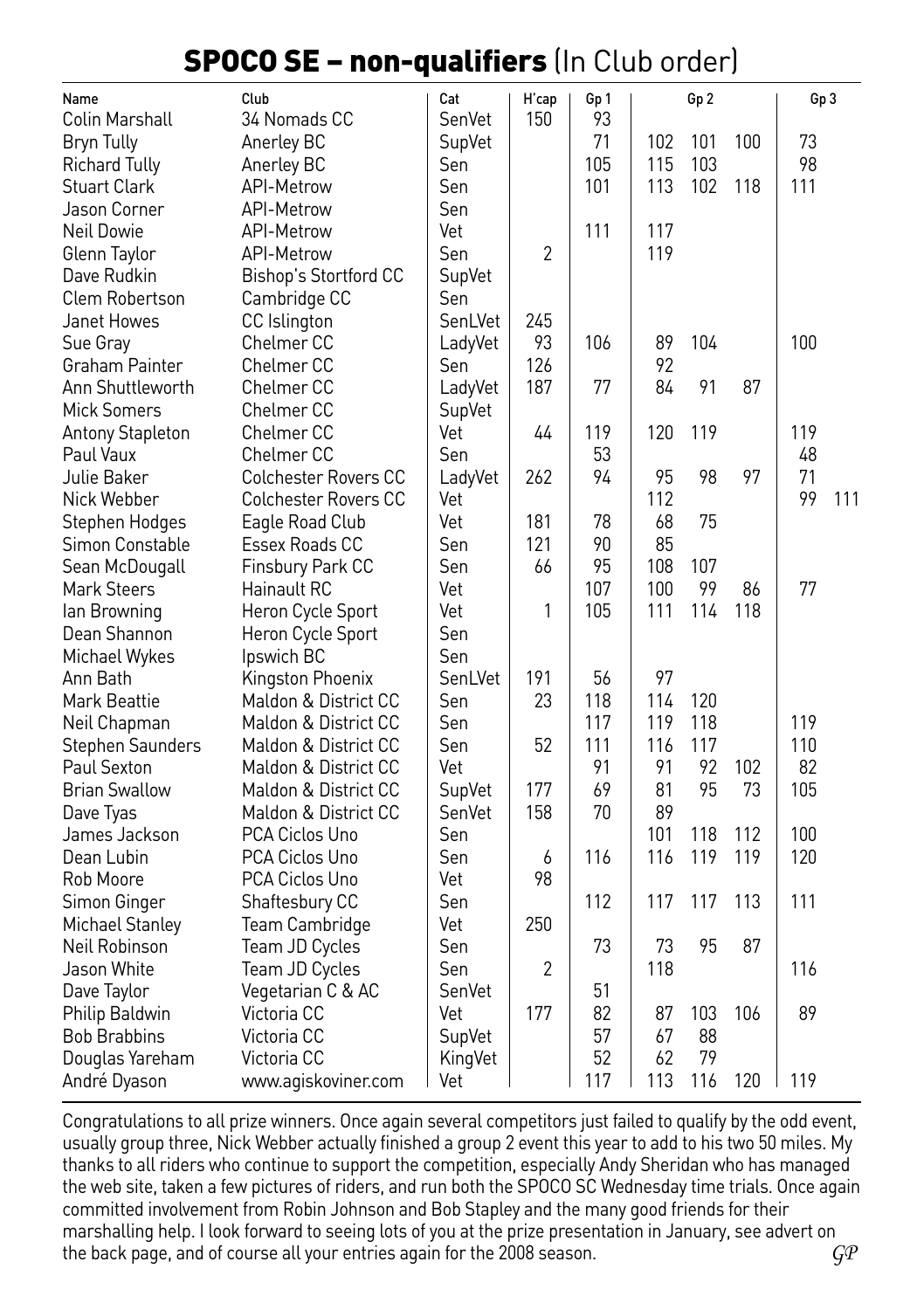|        |                      |                               | чr      |                |        |       |
|--------|----------------------|-------------------------------|---------|----------------|--------|-------|
|        | Pos. Name            | Club                          | Cat     | H'Cap          | Points | Total |
| 1      | David Ingram         | Whitewebbs CC                 | Vet     | 143            | 648    | 791   |
| 2      | Jason Chester        | Team JD Cycles                | Vet     | 69             | 700    | 769   |
| 3      | Graham Hurrell       | <b>Basildon CC</b>            | Vet     | 84             | 682    | 766   |
| 4      | Gary Barton          | Chelmer <sub>CC</sub>         | SenVet  | 111            | 646    | 757   |
| 5      | <b>Bob Stapley</b>   | Epsom CC                      | SupVet  | 125            | 629    | 754   |
| 6      | Jim Hornett          | SPOCO Supporters Club         | SenVet  | 255            | 497    | 752   |
| 7      | John Bonnyhood       | Victoria CC                   | SenVet  | 86             | 665    | 751   |
| 8      | Dan Todman           | Eagle Road Club               | Sen     | 100            | 637    | 737   |
| 9      | Colin Wilgress       | Essex Roads CC                | Sen     | 40             | 694    | 734   |
| 10     | David Bradnam        | Team JD Cycles                | Sen     | 21             | 712    | 733   |
| 11     | Robin Johnson        | <b>Brighton Mitre CC</b>      | SenVet  | 158            | 572    | 730   |
| 12     | Ewan Hendon          | PCA Ciclos Uno                | Sen     | 28             | 693    | 721   |
| $=13$  | Paul Smith           | API-Metrow                    | Sen     | $\overline{2}$ | 716    | 718   |
| =13    | Hugh Vivian          | Finsbury Park CC              | Vet     | 10             | 708    | 718   |
| 15     | Lea Marshall         | Essex Roads CC                | Lady    | 143            | 574    | 717   |
| $=16$  | Barry Page           | <b>Hertfordshire Wheelers</b> | Vet     | 109            | 605    | 714   |
| $=16$  | Andrew Sheridan      | Team JD Cycles                | Vet     | 152            | 562    | 714   |
| 18     | Jonathan Hemming     | Addiscombe CC                 | Sen     | 52             | 659    | 711   |
| 19     | David Bryant         | Southend Wheelers             | Sen     | 37             | 671    | 708   |
| $= 20$ | <b>Neal Marrin</b>   | Finsbury Park CC              | Sen     | 48             | 657    | 705   |
| $= 20$ | Ken Baker            | <b>Colchester Rovers CC</b>   | SenVet  | 54             | 651    | 705   |
| $= 22$ | David Kendall        | Finsbury Park CC              | Sen     | 6              | 698    | 704   |
| $=22$  | David Miesner        | Shaftesbury CC                | SupVet  | 147            | 557    | 704   |
| 24     | Stephen McDonald     | Maldon & District CC          | Vet     | 64             | 631    | 695   |
| 25     | John Iszatt          | API-Metrow                    | Vet     | 22             | 669    | 691   |
| 26     | Steve Freeman        | Chelmer <sub>CC</sub>         | Vet     | 19             | 671    | 690   |
| 27     | <b>Stanley Smith</b> | Viking RC                     | KingVet | 164            | 520    | 684   |
| 28     | Colin Clarke         | <b>Wolsey Road Club</b>       | Vet     | 178            | 499    | 677   |
| 29     | Arthur Knowler       | Southend Wheelers             | Vet     | 149            | 526    | 675   |
| 30     | Kevin Darragh        | API-Metrow                    | Sen     | 104            | 553    | 657   |
| 31     | Chris Milne          | East Essex Tri Club           | Vet     | 183            | 463    | 646   |
| 32     | David Solomon        | Whitewebs CC                  | SenVet  | 93             | 530    | 623   |

#### SPOCO SE 2007 – Handicap Competition

An informal Prize Presentation

will be held at the

# Windmill Tavern

## East Hanningfield

12.00 for 12.30 pm

## Sunday 13th January 2008